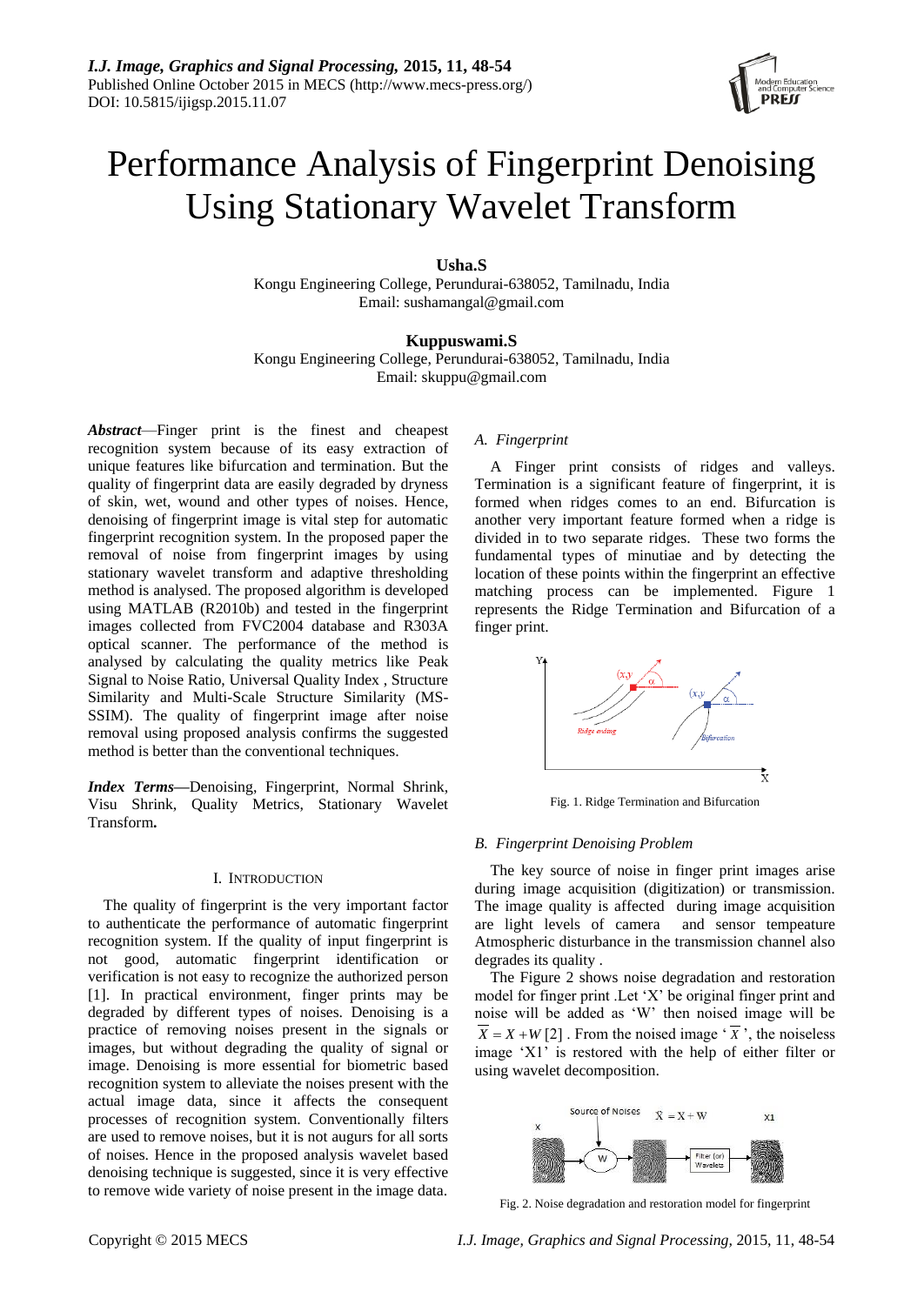#### *C. Related Work*

S. Grace Chang et al. (2000) projected an Adaptive Wavelet Thresholding method for Image Denoising and Compression. Alle Meije Wink et al. (2004) analyses the performance of general wavelet-based denoising scheme with Gaussian Smoothing [3] for Magnetic Resonance Imaging data. H.A.Garcia-Baleon et al. (2009) suggested Wavelet Transform for Cryptographic Key Generation from Bimodal Biometric System [4]. Iman Elyasi et al. (2009) developed an algorithm for Elimination of Noise by Adaptive Wavelet Threshold [5]. Zin Mar Win et al (2011) proposes An Efficient Fingerprint Matching System for Low Quality Images [6]. Dr.E.Chandra et al (2011) given a solution for Noise Elimination in fingerprint image using median filter [7]. Sachin D Ruikar et al. (2011) proposed a method Wavelet Based Image Denoising Technique [8]. Hani M.Ibrahem ( 2014) presented an efficient switching filter based on cubic B-Spline for removal of salt and pepper noise. The author reported with the PSNR value of 50db with 0.2 noise density [9]. C.Nagaraju and S.S Parthasarathy (2015) analyse and estimate the noise in medical images using watermarking method [10].

From the above literature survey the following observations has been made.

The calculated Mean Square Error (MSE) value using BayesShrink threshold method is very less when compared to previous methods available. [11.]

Median filters are good to eradicate the impulse noise in the image. Other types of noises which are present in the image are not removed effectively.

Hence in the proposed analysis to rectify the above problems, denoising of finger print images using Stationary Wavelet Transform (SWT) is suggested.

Section 2 of the paper gives a brief view about standard image denoising methods and summary about the conventional techniques. Section 3 discusses overview of the wavelet transform and SWT. Proposed analysis is discussed in the section 4 and experimental analysis is given in the section 5. Section 6 concludes the performance analysis of the proposed method.

#### II. STANDARD IMAGE DENOISING METHODS

Filters are generally used to filter unwanted noise present in the signals and images. The two most popular filters used in the conventional method are median filter and wiener filter.

#### *A. Median Filter*

Median filters replace an input pixel value by the median of grey levels contained in the neighborhood of the pixel. It is generally used technique to eliminate salt & pepper noise. The formula used to calculate the filter value at the position a1, b1 of an image is given in the equation (1)

$$
y[a_i, b_i] = \text{median}\{x[\text{ row}, \text{col}](\text{ row}, \text{col}) \in p\}
$$
 (1)

Where 'p' represents a surrounding pixels with center point (a1,b1) in the image.

#### *B. Wiener Filter*

Wiener filter is a linear Finite Impulse Response (FIR) filter widely used in the reconstruction process of signals and images. By estimating the desired noiseless signal, the filter is able to decrese the amount of noise present in the image.

# *C. Standard Image Quality Metrics*

#### **Peak Signal to Noise Ratio (PSNR)**

The peak signal-to-noise ratio is defined in equation (2)

$$
PSNR = 10\log_{10}(255^2 / MSE)
$$
 (2)

where MSE is mean square error.

#### **Universal Quality Index (UQI)**

University quality Index is calculated by calculating Loss of correlation, luminance distortion and contrast distortion. If

$$
a = \{ a_i / i = 1, 2, \dots N \}
$$

and

$$
b = \{b_i \; / \; i = 1, 2, \dots N \; \}
$$

'a' and 'b' be the original and denoised finger print images, then UQI defined as [12] per the equation (3)

$$
QI = 4\sigma_{ab}\overline{ab} / [(\sigma_a^2 + \sigma_b^2)^* (\overline{a^2} + \overline{b^2})]
$$
 (3)

Where

$$
\overline{a} = \frac{1}{N} \sum_{i=1}^{N} a_i, \ \overline{b} = \frac{1}{N} \sum_{i=1}^{N} b_i
$$

$$
\sigma_a^2 = \frac{1}{N - 1} \sum_{i=1}^{N} (a_i - \overline{a})^2, \ \sigma_b^2 = \frac{1}{N - 1} \sum_{i=1}^{N} (b_i - \overline{b})^2
$$

$$
\sigma_{ab} = \frac{1}{N - 1} \sum_{i=1}^{N} (a_i - \overline{a}) (b_i - \overline{b})
$$

#### **Structural Similarity (SSIM)**

SSIM compares the structure of original fingerprint images with the denoised image. Formula to calculate the SSIM is [13] is given in the equation (4)

$$
SSIM(a,b) = \frac{(2\mu_a\mu_b + c_1)(2\sigma_{ab} + c_2)}{(\mu_a^2 + \mu_b^2 + c_1)(\sigma_a^2 + \sigma_b^2 + c_2)}
$$
 (4)

Where  $\mu_a$ ,  $\sigma_a$  and  $\sigma_{ab}$  represents mean, standard deviations and cross correlation evaluations respectively.  $c_1$  and  $c_2$  are small constants. Then overall image quality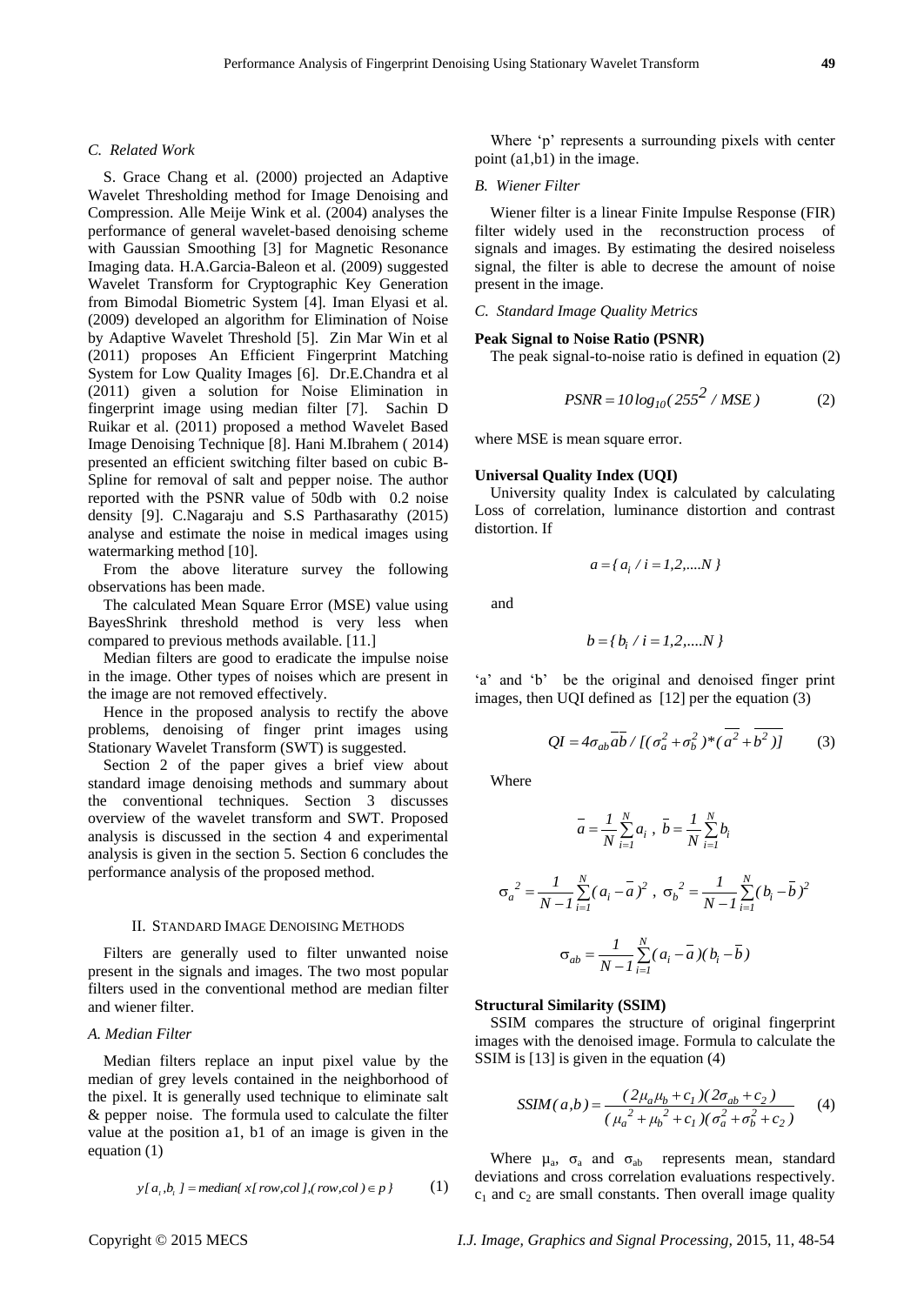is calculated by measuring MS- SSIM [14] as per the equation (5).

$$
MS - SSIM(x, y) = [l_M(x, y)]^{\alpha_M} \cdot \prod_{j=1}^{M} [c_j(x, y)]^{\beta_j} [s_j(x, y)]^{\gamma_j}
$$
\n(5)

# *D. Summary*

Both filtering techniques are applied over the 750 fingerprint images collected from FVC2009 database and using scanner R303A. The results of quality metric values for normal, oily and dry fingerprints are given in the tables 1 ,2 and 3.

Table 1. Quality Metrics Calculated after Removing Salt & Pepper Noise

| Finger | Filter | <b>PSNR</b> | <b>UOI</b> | <b>SSIM</b> | $MS-$       |
|--------|--------|-------------|------------|-------------|-------------|
| type   | Type   |             |            |             | <b>SSIM</b> |
| Normal | Median | 57.4807     | 0.6127     | 0.9956      | 0.9994      |
|        | Wiener | 56.1556     | 0.5076     | 0.9938      | 0.9992      |
| Oily   | Median | 57.9677     | 0.4408     | 0.9960      | 0.9995      |
|        | Wiener | 56.4184     | 0.3561     | 0.9931      | 0.9986      |
| Dry    | Median | 58.1138     | 0.3236     | 0.9970      | 0.9996      |
|        | Wiener | 57.8596     | 0.2406     | 0.9922      | 0.9981      |

The table 1 result shows that median filters are better to remove salt and pepper noise.

| Finger | Filter | <b>PSNR</b> | <b>UOI</b> | <b>SSIM</b> | MS-         |
|--------|--------|-------------|------------|-------------|-------------|
| type   | Type   |             |            |             | <b>SSIM</b> |
| Normal | Median | 57.5804     | 0.6424     | 0.9938      | 0.9986      |
|        | Wiener | 58.3084     | 0.6779     | 0.9939      | 0.9987      |
| Oily   | Median | 57.7083     | 0.5291     | 0.9914      | 0.9978      |
|        | Wiener | 57.8044     | 0.5373     | 0.9938      | 0.9986      |
| Dry    | Median | 57.7153     | 0.3728     | 0.9898      | 0.9972      |
|        | Wiener | 58.2767     | 0.3929     | 0.9944      | 0.9987      |
|        |        |             |            |             |             |

Table 2. Quality Metrics Calculated after Removing Speckle Noise

Table 2 results coveys that wiener filter is better to remove speckle noise present in all type of finger print images.

Table 3 information conveys that median filter is good to remove gaussian noise present in the normal finger print images but wiener filter is better for oily and dry finger print images.

|  | Table 3. Quality Metrics Calculated after Removing Gaussian Noise |  |
|--|-------------------------------------------------------------------|--|
|  |                                                                   |  |

| Finger | Filter | <b>PSNR</b> | <b>UOI</b> | <b>SSIM</b> | $MS-$       |
|--------|--------|-------------|------------|-------------|-------------|
| type   | Type   |             |            |             | <b>SSIM</b> |
| Normal | Median | 59.1384     | 0.6651     | 0.9885      | 0.9974      |
|        | Wiener | 57.0379     | 0.6370     | 0.9875      | 0.9972      |
| Oily   | Median | 58.1667     | 0.5839     | 0.9928      | 0.9985      |
|        | Wiener | 59.0782     | 0.6666     | 0.9938      | 0.9987      |
| Dry    | Median | 60.1580     | 0.5632     | 0.9957      | 0.9992      |
|        | Wiener | 61.6329     | 0.6806     | 0.9965      | 0.9993      |

The above results prove that particular filter is effective to remove only specific type of noise. But in real time environment need a better algorithm which should be suitable to remove all types of noise present in the fingerprint. For which wavelet based denoising technique is better than the conventional technique.

#### III. OVERVIEW OF WAVELETS

A wavelet is a localized function that can be used to capture informative efficient and useful information of signals. Wavelet transform (WT) used to represent an image is a sum of wavelets with different resolution levels [15]. At high frequencies WT provides good time resolution, whereas at low frequencies it provides good frequency resolution. Hence both time and frequency analysis of signals can be done using wavelets [16].

#### *A. Wavelet Decomposition*

Initially, the image of size  $N \times N$  is low and high pass filtered along the rows and the outcomes of the each filter are down- sampled by two. Again each of these subsignals are high and low pass filtered along the columns and the outcomes of the each filter are downsampled by two [16]. As a result the original images is divided into four subbands each of size N/2 x N/2 containing information from different frequency components. After wavelet decomposition the image will split into four sub band as shown in the Figure 3.

| $LL^3$ $LH^3$<br>$HL$ <sup>3</sup> $HH$ <sup>3</sup> | $H^2$           | LH <sup>1</sup> |
|------------------------------------------------------|-----------------|-----------------|
| $\mathrm{HL}^2$                                      | HH <sup>2</sup> |                 |
| $HL^1$                                               |                 | HH <sup>1</sup> |

Fig. 3. Sub-bands of the 2-D orthogonal Wavelet Transform

#### Where

LLn – nth level decomposition contains low frequency components also called as approximation subband.

LHn- nth level decomposition contains low and high frequency components contains vertical detail information

HLn- nth level decomposition contains high and low frequency components contains horizontal detail information.

HHn – nth level decomposition contains high frequency components obtained by high pass filtering in both the directions

# *B. Wavelet Families*

There are various basis functions of wavelets are available in the literature among which the most popular families are Daubechis, coiflets and Symlets. Daubechis wavelets are families of orthogonal wavelets defining a Discrete Wavelet Transform (DWT). With each wavelet types of this class, there is a scaling function which generates multiresolution analysis. Coiflets are popular in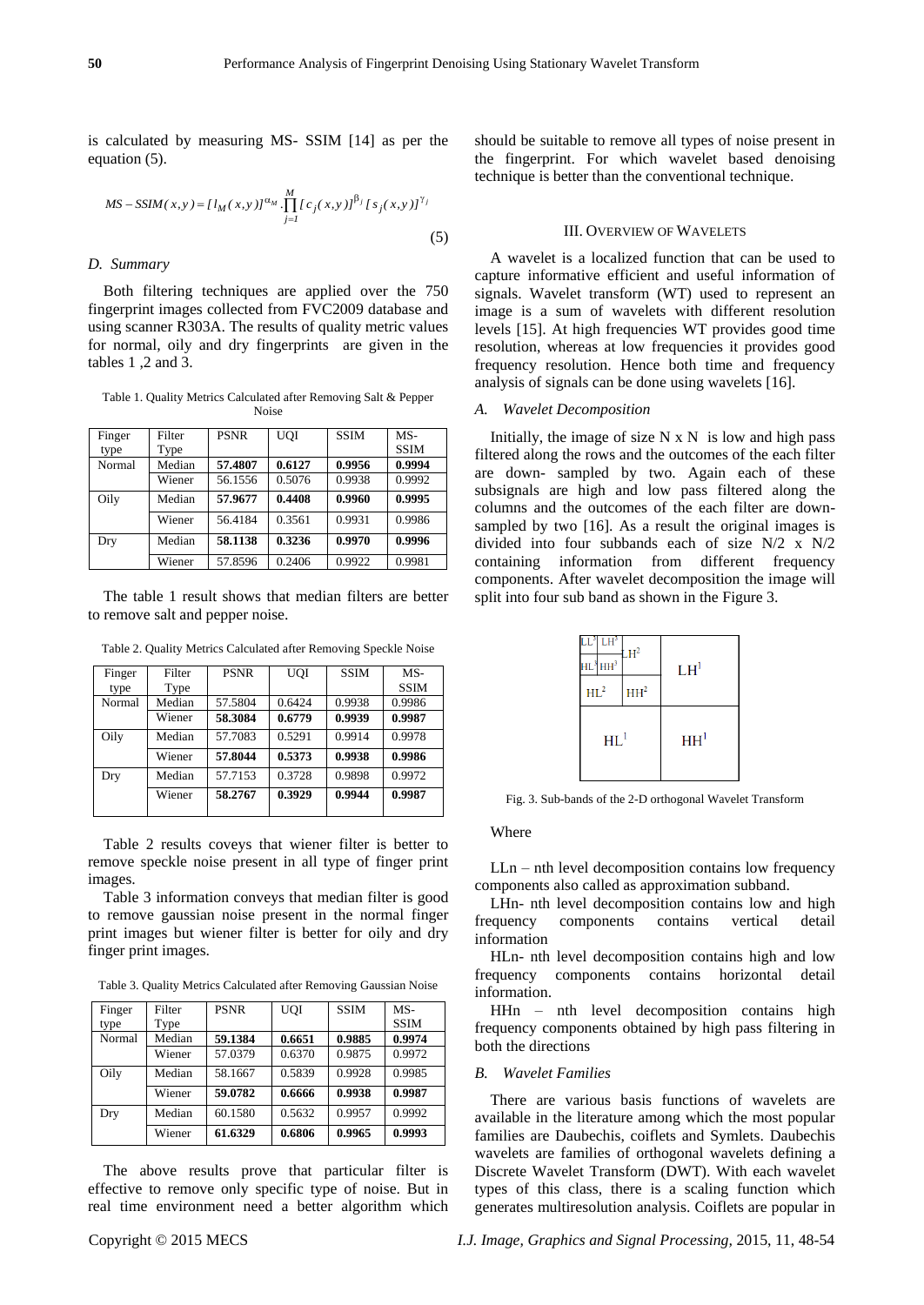DSP applications due to their sampling approximation property and their associated near linear –phase filter banks. Symlets are more symmetric than external phase wavelets and are also known as Daubechis least asymmetric wavelets.

## *C. Stationary Wavelet Transform*

In this paper SWT is used to reduce the noise level present in the finger print images. The shift invariant property of this transform is the main reason to choose SWT for proposed wavelet analysis to remove noise whereas Discrete Wavelet Transform is shift variant.

The SWT is a wavelet transform algorithm designed to improve the lack of translation –invariance of the Discrete Wavelet Transform (DWT). The Translationinvariance characteristics of SWT are achieved by removing up samplers and down samplers present in the DWT . To obtain coefficients for jth level, the filter coefficients are up sampled by a factor of  $2(j - 1)$ . Since SWT is a redundant scheme , the number of samples present in the output of each level is same as that of number of samples present in the input. So, for N level decomposition, there is a of possibility of N redundant wavelet coefficients. The three level decomposition filter structure is shown in the Figure 4.



Fig. 4. Three level SWT filter bank

Filters used in SWT in each level are up-sampled version of the previous level is shown in the figure 5.



Fig. 5. Filters used in SWT

Denoising through Stationary wavelet transform [17] has three steps:

- (i) Wavelet transform is applied over the noisy image and the corresponding wavelet coefficients are obtained.
- (ii) Adaptive thresholding like Normal shrink, Visu Shrink etc. are applied over the wavelet coefficients.
- (iii) Original denoised image is retrieved by applying Inverse Transform over the wavelet coefficients obtained in the second step.

The stationary Wavelet Families used in the proposed analysis are: Daubechies Wavelet, Symlets and Coiflets .

## IV. SWT BASED DENOISING

In this section the structure of the SWT based denoising for fingerprint image process and various thresholding function used for denoising are discussed. The proposed block diagram for removing noise from the finger print image is shown in the Figure 6.



Fig. 6. Block diagram of proposed analysis

The given input fingerprint image is binarized and decomposed using SWT. For, the obtained image threshold value is calculated using Visushrink threshold and Normal shrink method. Reconstruction is done through ISWT with the new coefficients obtained through threshold.

#### *A. Image Binarization*

Image binarization is the process of converting a grayscale image into binary format based on a threshold value. Choosing correct threshold value is a very important factor. Since very low threshold value causes the resulting image with more white pixels, and very high threshold value makes the resulting image comprising of more undesired black pixels. Thus, the threshold must be selected carefully to ensure the data information is preserved after the binarization [4]. In the proposed method greythreshold level available in the MATLAB toolbox was chosen for analysis.

#### *B. Decomposing through SWT*

Two-dimensional SWT leads to a decomposition of approximation coefficients at level N in four components: the approximation at level  $N+1$ , and the details in three orientations as horizontal, vertical, and diagonal. The SWT, if a decomposition at level k is needed, 2k must divide evenly into size(X,1) and size(X,2). Here 2 & 3 level decomposition the actual image size 351x291 resized into 352x296.

SWT decomposition [5] is done using the wavelet families like Daubechies (dbN), or Symlet (symN) or Coiflets (coifN) [1] to the randomly selected 50 images from both the databases to analyse which produces better result. The analysis gives db4, coif2 and sym4 gives better performance when compared to other forms. Hence, these three wavelets are chosen for analysis purpose. The Figure 6 shows the SWT Decomposition using db4.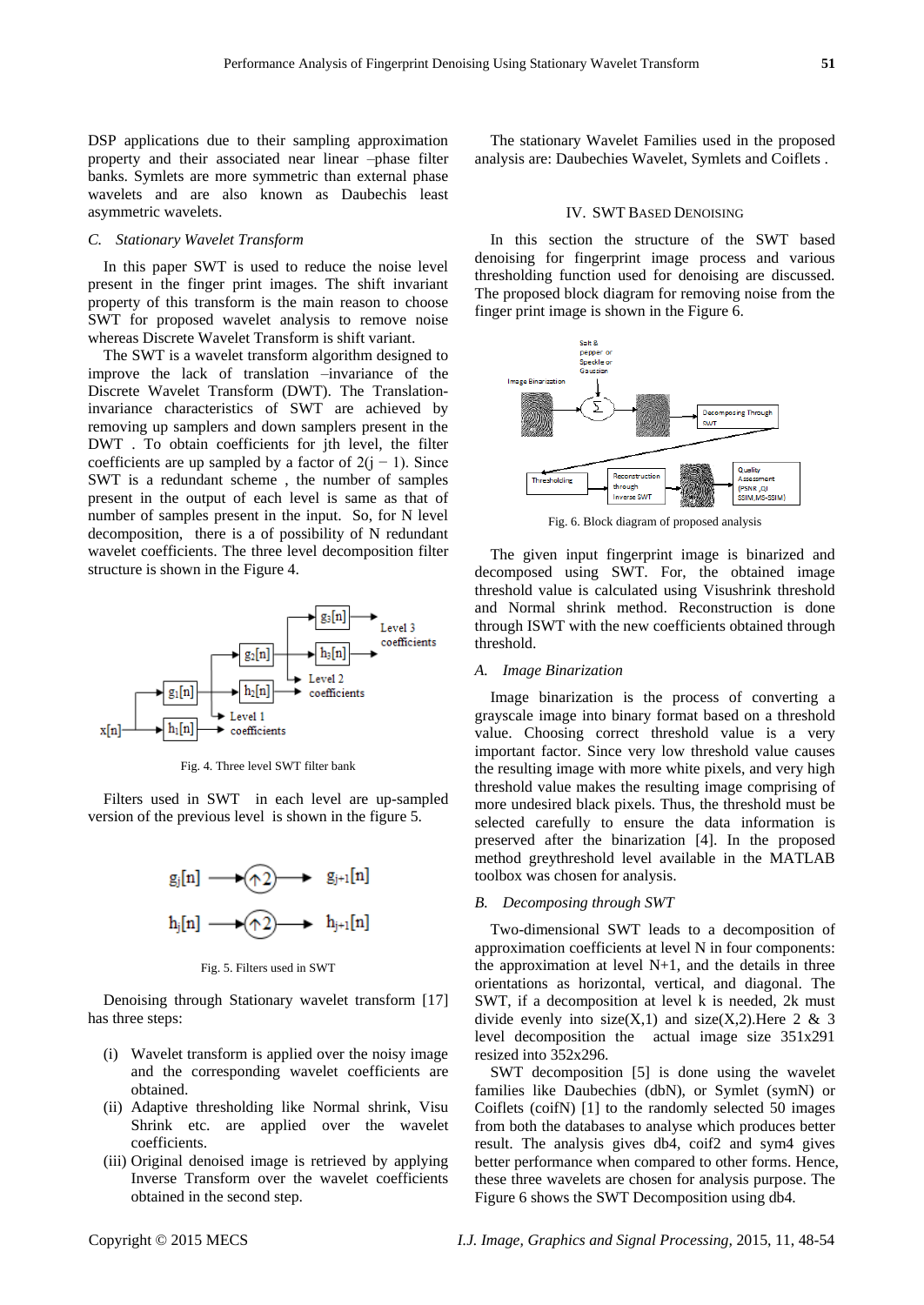

Fig. 7. SWT Decomposition Using db4

Figure 7, result conveys that level 2 decomposition produces the better result, above which the image quality is degraded. So, SWT with level 2 decomposition is suggested.

Wavelet thresholding is a signal estimation technique that exploits the capabilities of wavelet transform for signal denoising. It removes noise by killing coefficients that are insignificant . The threshold value is calculated from detailed coefficients obtained from image to be denoised. For the proposed work Visu Shrink and Normal shrink threshoding methods are used for analysis purpose.

# **Method 1: Visu Shrink**

Visu shrink is a hard threshold method. The threshold value 't' here is in proportion with the standard deviation of the noise [6]. VisuShrink does not deal with minimizing the mean squared error. It can be viewed as general-purpose threshold selectors that exhibit near optimal min-max error properties and ensures with high probability that the estimates are as smooth as the true underlying functions. VisuShrink follows the global thresholding scheme where there is a single value of threshold applied globally to all the wavelet coefficients.

The formula for calculating the threshold value is: [18]

$$
T = \sigma \sqrt{2 \log M} \tag{6}
$$

 *NoiseVariance*  $M = Image$  length  $\sigma = \frac{median\{W_k : k = 1, 2, ..., n\}}{0.6745}$ *0.6745*

Wk=Detail coefficients at the finest level

## **Method 2: Normal Shrink:**

The optimum threshold value for the Normal Shrink (TN) is given by [18]

$$
T = \frac{\lambda \sigma_v^2}{\sigma y} \tag{7}
$$

$$
\lambda = \sqrt{\log \frac{L_k}{J}} \tag{8}
$$

 $\sigma_{\rm v}^2$ =Noise Variance

 $\sigma y =$ Signal Variance without Noise

Lk- is length of the sub band at kth scale.

J -is the total number of decompositions

#### *C. Reconstruction through ISWT*

The reconstructed image is obtained from multilevel decomposed coefficients of an image. Reconstruct the image done through Inverse Stationary Wavelet Transform uses the same wavelet family function which is used for decomposition. The Figure 8 shows the image reconstruction using db4 and Normal shrink threshold method.



Fig. 8. Image Reconstruction using ISWT

The Figure 8 a) shows the reconstructed fingerprint image after removing salt and pepper noise 8b and 8c denotes reconstructed fingerprint image after removing speckle and Gaussian noises respectively.

#### V. SIMULATION RESULTS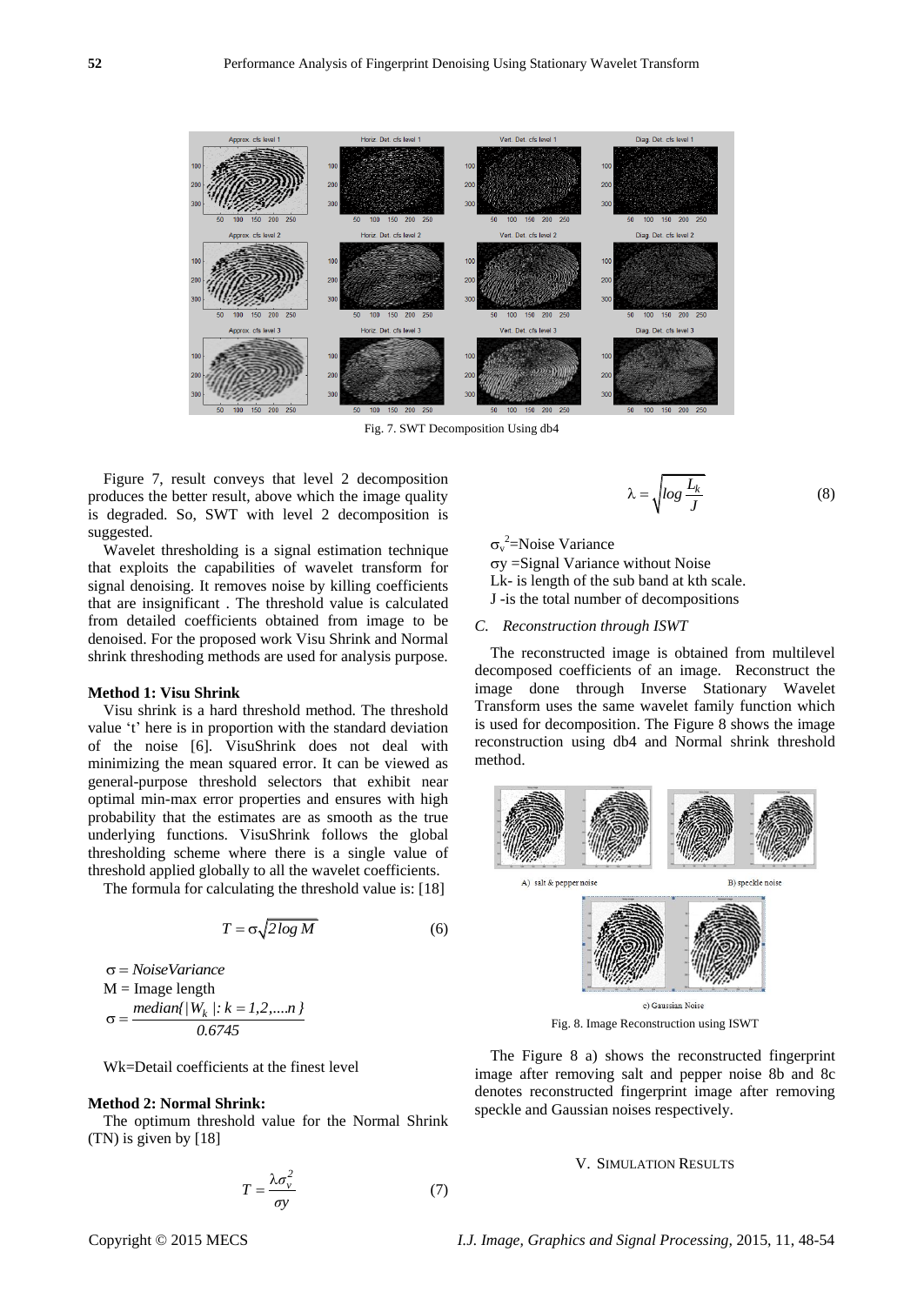The calculated quality metric result for one fingerprint image of each type (normal, dry and oily) shows that db4 wavelet using normal shrink method is effective than coif2 and sym4 to remove all types of noise present in the finger print images. To verify the result the same algorithm is applied over FVC2004 database (100 images) and R303A database (100 images). Then overall quality metrics (PSNR, UQI, SSIM, MS-SSIM) value is calculated by taking average value. In the following figures the blue line indicates the evaluated performance metric using db4 wavelets and red colour indicates coiflets, whereas the green colour indicates the symlet wavelet performance.

# *A. Peak Signal to Noise Ratio (PSNR)*

The calculated PSNR value for FVC2004 database is and for R303A database is shown in the Figure 9.



Fig. 9. PSNR for FVC2004 and R303A.

The figure 9 results shows that the PSNR value for denoising using db4 wavelet is 64db whereas for coif2 and sym4 wavelets are 59db. This results infers that db4 wavelet transform provides better PSNR ratio when compared to coif2 and sym4 wavelet transform.

# *B. Universal Quality Index (UQI)*

Universal Quality Index provides a better quality measure when compared to conventional error summation method. Figure 10 shows the calculated UQI values for denoised fingerprints.



Fig. 10. UQI for FVC2004 and R303A

The results projected gives the information that the UQI for recovered fingerprint is 0.79 in the case of da4 and 0.72 in the case of coif2 and sym4 wavelets shows that the db4 wavelet produces better result in the case of fingerprint denoising applications.

#### *C. Structural Similarity Index (SSIM)*

SSIM compares the local luminance, contrast and structure between original and noisy images. Figure 11

refers the calculated SSIM for FVC2004 and for R303A database.



Fig. 11. SSIM for FVC2004 and R303A

The demonstrated results shows that the SSIM value for denoised fingerprint is 0.9987 in the case of db4 wavelet transform, 0.9956 in the case of coif2 and sym4 wavelets. This results shows that db4 provides better SSIM metric value for removing all three types of noises present in the fingerprint images when compared to coif2 and sym4 wavelets.

# *D. Multi Scale Structural Similarity (MS-SSIM)*

For variations in viewing conditions, Multi Scale structural similarity index gives more flexibility than SSIM. Figure 12 shows the calculated MS-SSIM values for FVC 2004 and R303A fingerprint images.



Fig. 12. MS-SSIM for FVC2004 and for R303A

The above experimental results shows that the calculated MS-SSIM using db4 wavelet is 0.9998 and coif2 and sym4 wavelets are 0.9991. This results illustrates that db4 provide better MS-SSIM metric value for biometric denoising problem when compared to coif2 and sym4 wavelets.

#### VI. CONCLUSION

The fingerprint images collected from FVC2004 database and R303A scanner are contaminated with source of noises. Then stationary wavelet transform with adaptive thresholding method is applied over the noisy fingerprint image to obtain detailed wavelet coefficients. Then inverse transform is applied to get the noiseless fingerprint image. The quality of the denoised image is measured by calculating PSNR value in decibels, Universal Quality Index, SSIM and MS-SSIM The Experimental results shows that db4 wavelet transform using Normal shrink produces better quality metrics for all types of noises when compared to coif2 and sym4 wavelet transform. The table 4 shows the comparison results of conventional method and proposed analysis.